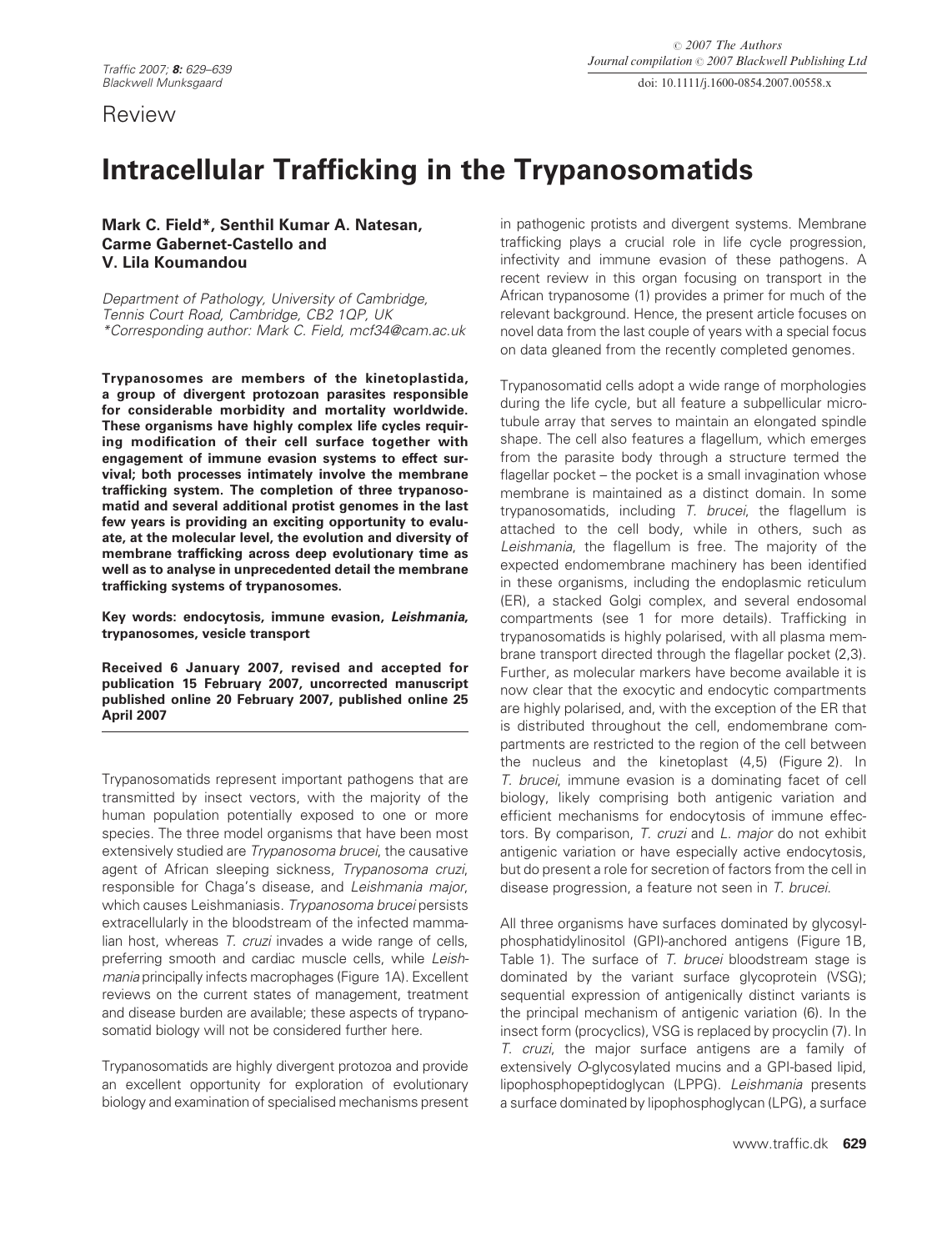



protease (gp63) and a family of GPI lipids, glucoinositol phospholipid (GIPLs) (8). Leishmania and T. cruzi also differ from T. brucei in having an established role for secretion of factors from the cell in disease progression – the African trypanosome does not secrete detectable levels of macromolecules. These distinct surfaces imply a differential burden on the exocytic system, for example in expression of glycosyltransferases and chaperones. For degradation, turn over and maintenance of the surface, the endocytic system is the major mechanism (9).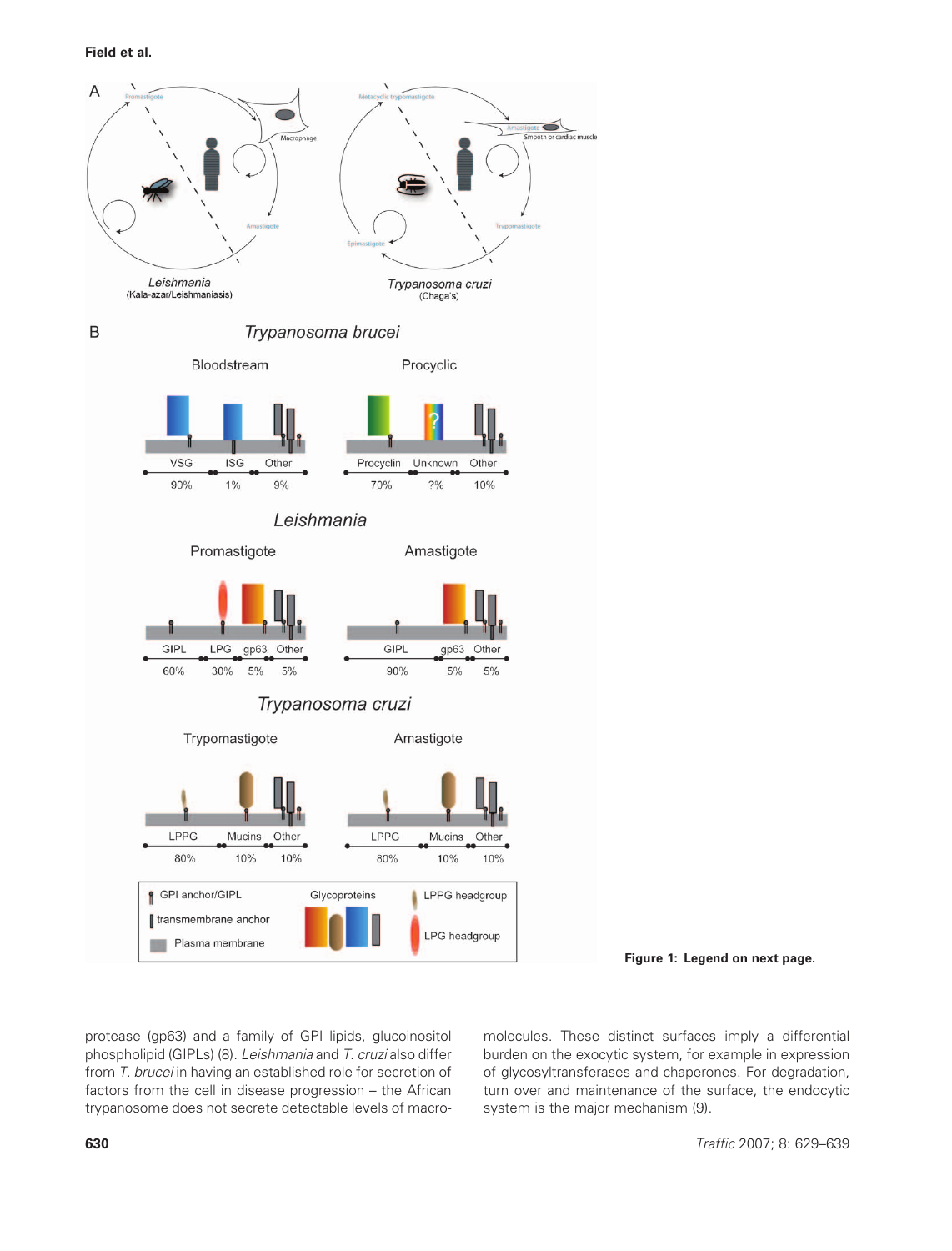#### Intracellular Trafficking in Trypanosomatids



Figure 2: Polarised location of major trafficking pathways in T. brucei. The images show a bloodstream form trypanosome that has been genomically tagged at the clathrin light chain locus with GFP at the C-terminus to create a CLC-GFP-fusion protein. CLC is present on the flagellar pocket membrane, the Golgi complex and also endosomal compartments. Shown is a cell stained with anti-GFP (green) and counterstained with DAPI to visualise the nucleus and kinetoplast. Note that the stain is concentrated in the region between the nucleus and kinetoplast, the latter subtending the flagellar pocket. Scale bar 1  $\mu$ m.

#### Genomics and Trafficking

Completion of the genomes of T. brucei, T. cruzi and L. major allows in silico comparisons of the endomembrane systems between these parasites and other organisms (10), and together with experimental advances in T. brucei and Leishmania we now have an improved map of transport pathways within kinetoplastids. In T. brucei, current models suggest a simple, exclusively clathrin-dependent/ dynamin-independent endocytic and recycling system with three major arms; lysosomal targeting and two recycling pathways mediated by Rab4 and Rab11 (Figure 3) (1,11,12). This system contrasts to higher eukaryotes where at least five endocytic modes are recognised (13), and potentially places additional burdens on the parasite with limited scope for selective uptake as all sorting must be achieved at internal sites and not at the initiation of endocytosis. A recent report suggests that dynamin may be involved in endocytosis in the T. brucei procyclic form and suggests distinct mechanisms in the two life stages (14). Experimental evidence for exclusive

reliance on clathrin has been extended through genome mining as caveolin and flotillin, proteins mediating clathrin-independent endocytosis, are restricted to higher eukaryotes (15).

Trypanosome genomes encode approximately 20 Rab proteins. The core Rab repertoire associated with basic endocytosis and exocytosis is fully conserved, but additional Rab proteins are also present, including Rab 23/28 (all three trypanosomatids), Rab14 (T. cruzi and Leishmania) and Rab32 (T. cruzi). A group of three trypanosomatidunique Rabs (X1, X2 and X3) are present in all three systems; their functions have not been fully elucidated (10). Interestingly, in T. brucei a total of 14 TBC domaincontaining open-reading frames are present in the genome, several of which interact with specific Rab proteins (A. O'Reilly, Carme Gabernet-Castello and Mark C. Field, unpublished data); as the Tre-2/Bub2p/Cdc16p (TBC) domain is exclusively associated with Rab GTPase activating proteins (GAP), these data suggest that there is promiscuity within the Rab–RabGAP interaction network

Figure 1: Simplified life cycles and surface architectures of parasitic trypanosomatids. Panel A, left: Leishmania parasites are transmitted by sandflies between mammalian hosts. While there is a strong relationship between the sandfly and Leishmania species, for the mammalian host the parasite is widely infectious. Flagellated metacyclic promastigote forms are injected into the mammalian host, which rapidly infect macrophages. There the parasite differentiates to the non-flagellated amastigote and replicates. Amastigotes are able to infect additional macrophages following lysis, and the life cycle is completed when a sandfly takes a blood meal that contains infected macrophages. Right-hand panel: T. cruzi is transmitted by reduviid beetles; the insects inject bloodstream form trypomastigotes that invade a wide variety of cells, with preference for smooth muscle tissues. Within these cells, the parasite differentiates to an amastigote. Lysis releases trypomastigotes to the bloodstream and it is these forms that are taken up by the reduviid bug again for completion of the life cycle. A period of amplification as an epimastigote within the insect vector serves to generate large numbers of infectious trypomastigotes. Small circles represent rapidly replicating stages. See Field and Carrington (1) for a similar representation of the T. brucei life cycle. Panel B: Extensive differences both between trypanosome species and life stages dominate the output of the trafficking systems. Cartoon versions of the surfaces of major life stages of the three principle trypanosomatid parasites. These surfaces are dominated by GPI-anchored antigens, which vary from small glycolipids (GIPLs), through glycoconjugates (LPG) to true glycoproteins (VSG, gp63, mucins). Note that while the surfaces of the two principle stages of T. cruzi appear identical, the structure of the mucins is altered. The approximate proportion of total surface antigen (excluding phospholipid) is also indicated. These cartoons are highly idealised. Unknown refers to a recently described structure on the surface of insect stage trypanosomes.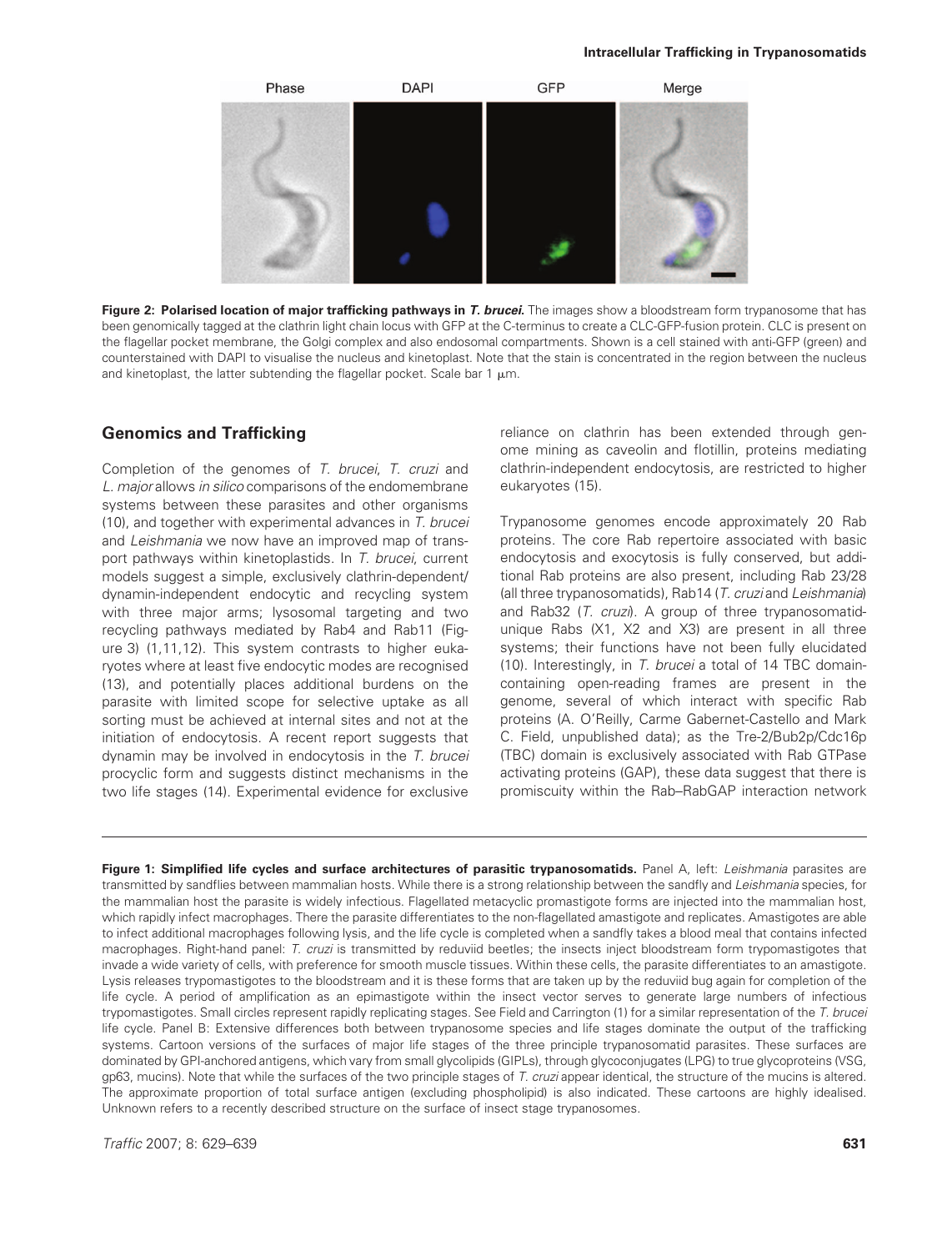|  | Table 1: Some commonly studied secretory pathway and surface antigens of kinetoplastida parasites |  |  |  |
|--|---------------------------------------------------------------------------------------------------|--|--|--|
|  |                                                                                                   |  |  |  |

| Name (MW) <sup>a</sup> | Location         | Function                                                                              | Topology/<br>anchor | Targeting signal                          | Copy number<br>protein/gene   |
|------------------------|------------------|---------------------------------------------------------------------------------------|---------------------|-------------------------------------------|-------------------------------|
| Trypanosoma brucei     |                  |                                                                                       |                     |                                           |                               |
| p67 (150)              | Lysosome         | Presumed to be LAMP like;<br>extensive N-glycosylation and<br>progressive proteolysis | Type I              | Dileucine related                         | NK/2                          |
| CRAM (200)             | $PM$ – $FP$ only | Possible lipoprotein receptor;<br>highly repetitive sequence                          | Type I              | Cytoplasmic endocytic<br>targeting signal | NK/1                          |
| ISG65 (65)             | PM/endosome      | Unknown; possible receptor;<br>partially endosomal; rapidly<br>turned over            | Type I              | Lysine/Ub <sup>b</sup>                    | $10^5/\sim 6^{\circ}$         |
| ISG75 (75)             | PM/endosome      | Unknown; possible receptor;<br>partially endosomal; rapidly<br>turned over            | Type I              | Lysine/Ub <sup>b</sup>                    | $10^5/\sim 6^{\circ}$         |
| VSG (60)               | <b>PM</b>        | Immune evasion; highly stable                                                         | <b>GPI</b>          | Probably none                             | $10^{7}/1^{d}$                |
| ESAG6/7 (65)           | $PM$ – $FP$ only | Transferrin receptor; unrelated to<br>metazoan receptor                               | <b>GPI</b>          | Not known                                 | $10^3/NK/1^e$                 |
| Procyclin (30)         | <b>PM</b>        | Surface coat; unknown role; highly<br>repetitive polypeptide;<br>extensive GPI glycan | <b>GPI</b>          | Not known                                 | $10^{7}/6$ °                  |
| Leishmania major       |                  |                                                                                       |                     |                                           |                               |
| LPG (15)               | <b>PM</b>        | Surface coat; sandfly interaction;<br>possible role in mammalian<br>infection         | <b>GPI</b>          | Probably none                             | $10^6/\text{NA}$ <sup>f</sup> |
| qp63 (65)              | <b>PM</b>        | Cell invasion; defence                                                                | GPI/type I          | Not known                                 | $10^5$ /Variable <sup>c</sup> |
| GIPL (1.5)             | <b>PM</b>        | Surface coat; implicated in<br>virulence                                              | <b>GPI</b>          | None                                      | $10^7/NA$                     |
| Trypanosoma cruzi      |                  |                                                                                       |                     |                                           |                               |
| <b>LPPG</b>            | <b>PM</b>        | Surface coat; virulence                                                               | <b>GPI</b>          | None                                      | $10^7/NA$                     |
| Mucin                  | <b>PM</b>        | Surface coat; virulence; display of<br>sialic acid                                    | <b>GPI</b>          | None                                      | $10^{7}/100s$                 |

<sup>a</sup>Approximate molecular weight (MW) of mature protein, in kiloDaltons.

**<sup>b</sup>Protein can become ubiquitylated on cytoplasmic lysine residues. For ISG75 this is assumed based on ISG65 data.** 

cVariable number between subspecies and strains.

<sup>d</sup>One gene only is active at any one time; there are over 1000 transcriptionally silent genes in the genome.

<sup>e</sup>The receptor is a heterodimer; one gene per subunit is active at any time, but there are many silent copies.

<sup>f</sup>NA, not applicable. Molecule is a glucoconjugate and hence the product of multiple genes.

<sup>g</sup>lt is not known how many genes are expressed at one time.

similar to Sacharomyces cerevisiae with 11 Rabs and six TBC GAPs. Despite levels of conservation of the core machinery that governs transport in these systems, downstream effectors of Rab GTPases such as tethering factors have proven difficult to identify due to their diversity (16). This likely reflects both adaptive pressures placed upon these organisms to meet the demands of specialised host environments as well as a deep divergence due to early separation from model systems.

The SNARE family has only been experimentally investigated in Leishmania. Twenty-seven SNARE candidates have been identified, although sequence conservation is poor (17). The study did not identify SNAP-25 or brevins of the R family and hence there may be additional Leishmania SNAREs. Analysis of the T. brucei genome identifies 20 candidate SNAREs, also likely an undersampling. These sequences represent SNARE families implicated in transport to early and late endosomes, intra- and post-Golgi

transport and ER to Golgi trafficking. In common with Leishmania there are several SNAREs that cannot be assigned to a higher eukaryote SNARE family and may indicate the presence of novel transport steps. The size of the trypanosomatid SNARE families compares well with S. cerevisiae (24 SNAREs), indicating that trypanosomes possess a relatively complex trafficking system, also implied by their repertoire of Rab proteins.

By contrast the repertoire of vesicle coat proteins in trypanosomes appears limited. The two principal coatomer systems are fully represented, including two copies of genes for Sec13p and Sec23p, suggesting potential heterogenetity in ER-derived transport vesicles. There is good evidence that only the tetrameric adaptor protein (AP) complexes have wide evolutionary distributions and the GGA and stonins are only found in the Opistokhonta (15). Further, both T. brucei and Leishmania lack one AP complex, AP2 or AP3, respectively. The absence of AP2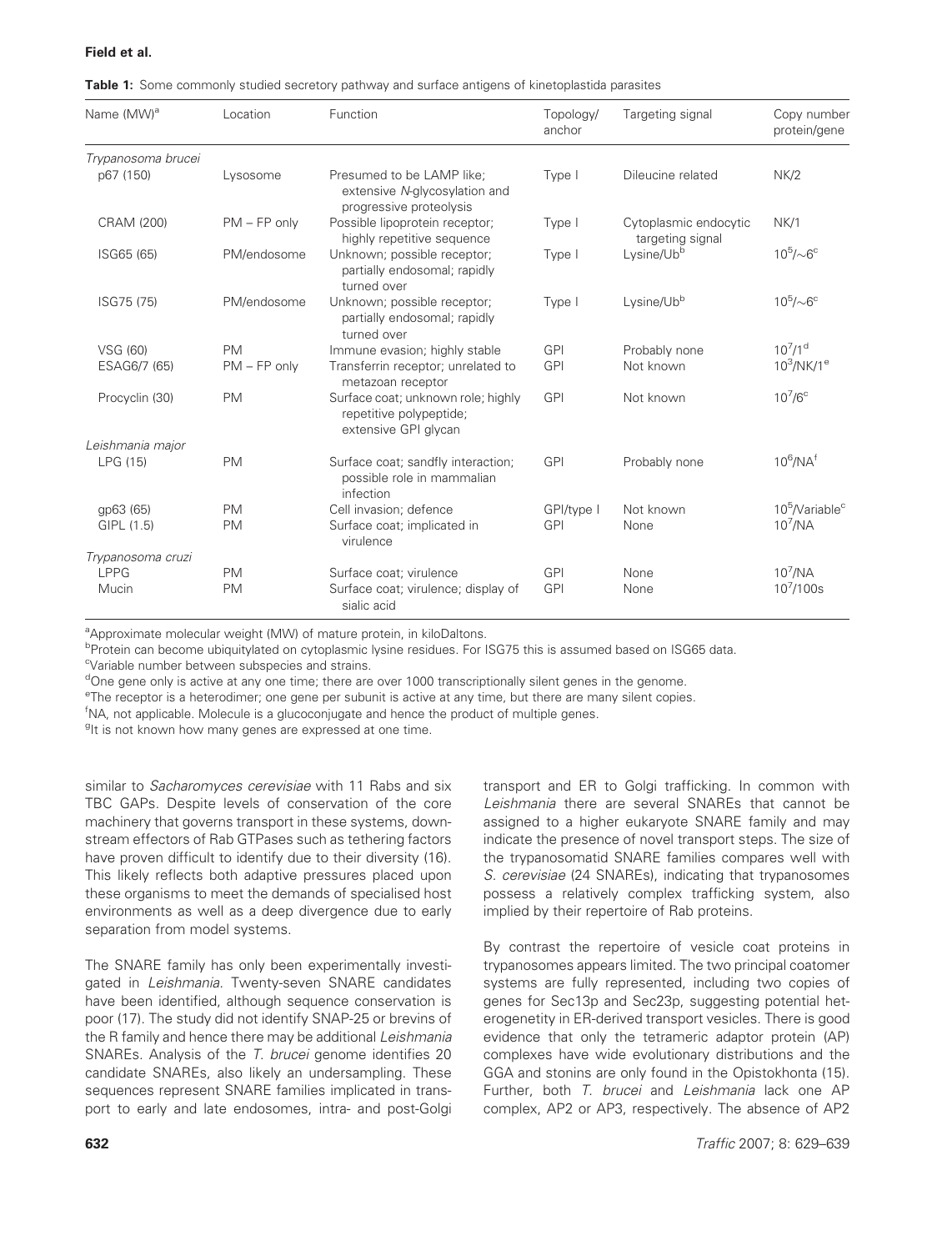#### Intracellular Trafficking in Trypanosomatids



Figure 3: Developmental alterations to trafficking pathways in T. brucei. The image shows the endocytic and recycling systems of bloodstream (left) and procyclic (right) form trypanosomes in highly schematic fashion. Endocytosis in both stages originates at the flagellar pocket region of the plasma membrane and rapidly delivers cargo to the early endosome (green circles). Sorting takes place from this, or a closely related, compartment to either deliver material for a lysosomal (red circle) destination or entry into a recycling (grey or blue circle) pathway. In bloodstream forms, recycling is the predominant route and lysosomal delivery is secondary, at least in terms of flux. In procyclics, the dominant route is lysosomal delivery. Most dramatically, the Rab11 mediated recycling system is under direct developmental control due to increased expression of Rab11 in the bloodstream stage, while the early endosome population becomes more complex in the bloodstream stages with at least two distinct subpopulations present compared to one in the procyclic form. In addition, the role that the Rab4 recycling system plays is substantially more important in the procyclic form, with a predominant role in lysosomal delivery in the bloodstream stage. An increase in endocytosis per se in the bloodstream stage is underpinned, at least in part, by upregulation of clathrin. Arrow thickness corresponds to flux through a particular route, and numbers on circles denote the Rab family GTPase associated with a specific compartment. Interrogation signs indicate that a route has not been established, but is predicted.

from T. brucei is possibly due to saturating levels of VSG at the cell surface, eliminating the endocytic concentration step, but the reason for loss of Leishmania AP3 is not clear. Adaptin complexes interact with many additional protein factors through highly conserved motifs. While many of these factors are fully conserved in the kinetoplastida, including epsin N-terminal homology domain proteins (but not epsin itself), AAK1, RME-8 and synaptojanin (18), whole domain sets and their interacting motifs seem to be missing in these genomes (15). Interestingly, the epsin-R configuration, which lacks the canonical ubiquitin interaction motif (UIM), is probably the ancestral form as the UIM was recruited only in the Opistokhonta lineage (15).

Exocytosis has received substantially less attention than endocytosis in trypanosome trafficking studies, and con-

**Traffic 2007; 8: 629–639 633 633** 

sequently our understanding is somewhat limited. The basic N-glycosylation machinery, GPI-addition system and components of the Sec61 translocon are all present, in agreement with the presence of canonical N-terminal ER-targeting and C-terminal GPI anchor signals in cell surface protein sequences and the extensive biochemical analysis of posttranslational modification of trypanosomatid surface antigens. In terms of protein folding, few factors have been analysed in detail, but a wide range of chaperones are present in the genome, including multiple PDIs, HSP family proteins, EDEM homologues etcetera (18). Given the high level of GPI-anchored proteins produced by the trypanosomes, analysis of these factors should be of significant value.

## Molecular Aspects of Trafficking in Trypanosomatids

#### Endocytosis in T. brucei

In terms of developmental regulation of trafficking, most is again known functionally about T. brucei. The principal changes accompanying differentiation are alterations to the endocytotic rate, with a massive increase in bloodstream stages and remodelling of the surface coat. Immune evasion by T. brucei is an absolute requirement for survival and is known to occur principally by antigenic variation (19). However, the mammalian stage parasite can not only internalise surface-bound anti-VSG antibodies with considerable rapidity and efficiency (20) but also subsequently degrade the antibody as well (21,22). The significant level of developmental regulation of this process is compelling circumstantial evidence for involvement in stage-specific survival.

At the molecular level, most significant is upregulation of clathrin and Rab11 in the bloodstream form (3,23). A more complex morphological arrangement of the early endosomal system is evident from studies of Rab5 where the two isoforms have distinct functions (22,24). These represent the only known endocytic trafficking factors that display stage-specific regulation but are consistent with increased activity together with changes in the manner in which the different pathways and compartments are interconnected. p67, a major lysosomal protein, is also subject to developmentally regulated post-translational modification (25), while upregulation of bloodstream form lysosomal activity has been known for some time (18).

RNAi against Rab4 and Rab11 has demonstrated significant developmental alterations to the manner in which molecules are sorted. In bloodstream forms, sorting is very rapid (26) with separation of VSG and fluid-phase cargo occurring early and VSG recycled while soluble material is delivered to the lysosome. Rab11 is implicated in recycling and endocytosis; RNAi results in an enlarged flagellar pocket and decreased receptor-mediated endocytosis, with no apparent function in fluid-phase endocytosis (27). In the procyclic form, internalised surface protein along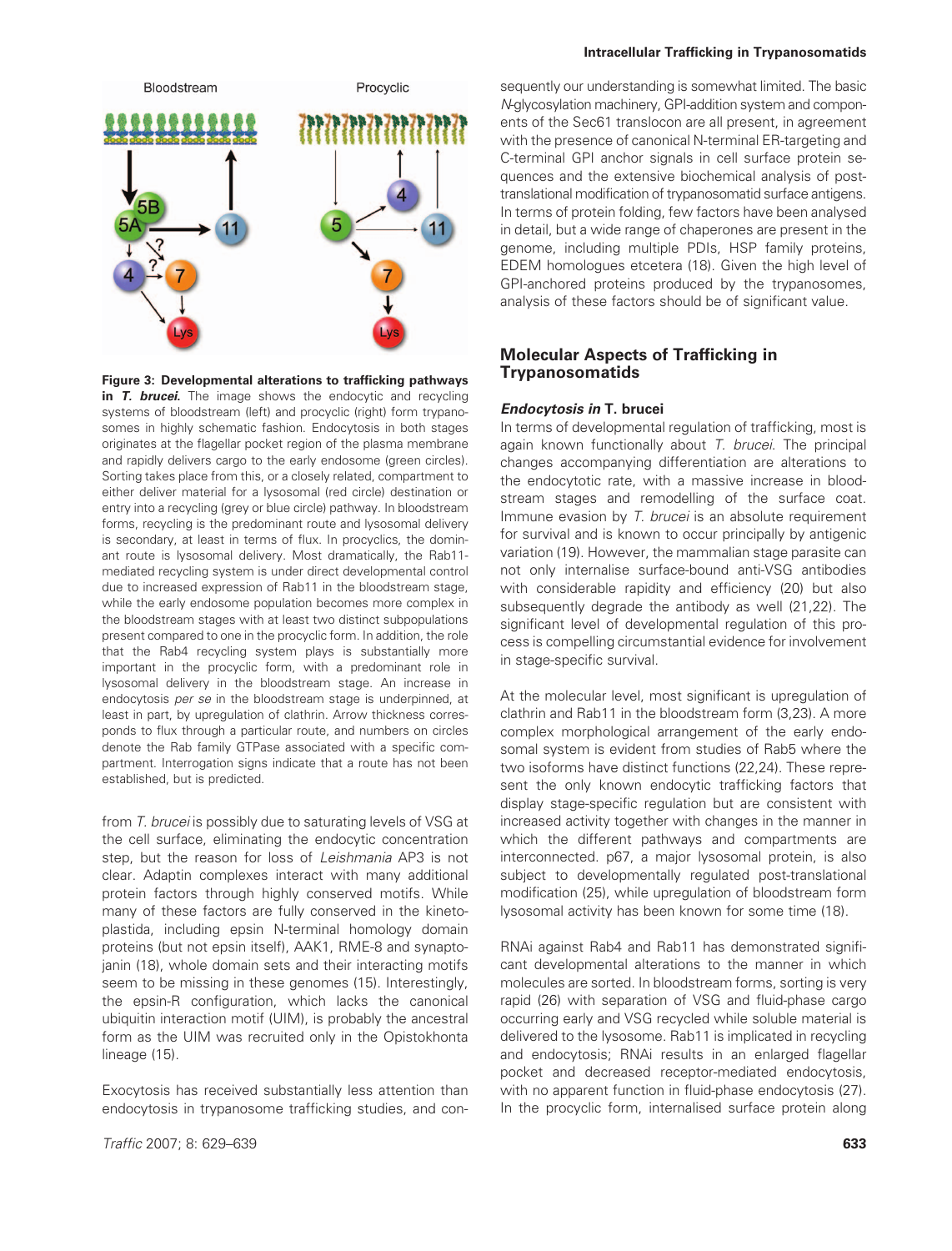with fluid-phase material is delivered to the lysosome (27) and fluid-phase endocytosis is strongly affected by Rab11 RNAi in procyclics (27). Rab4 also has a role in fluid-phase endocytosis in T. brucei. In the bloodstream form, Rab4 is involved primarily in delivery of fluid-phase endocytic cargo and endogenous proteins to the lysosome (28,29).

The lysosomal protein p67 has also provided insight into developmental aspects of endocytic transport (25). Firstly, glycosylation of this protein is more elaborate in the bloodstream stage, but the extensive proteolytic processing that occurs during, or after, lysosomal delivery is essentially equivalent. However, the protein is turned over more rapidly in the bloodstream stage. Significantly, lysosomal targeting of p67 constructs lacking the transmembrane domain is retained, but in the procyclic a significant amount of material can also be shed from the cell.

Recent data indicate remodelling of the adaptor expression profiles between life stages in T. brucei. Specifically, we have observed that most subunits of the AP3 and AP4 complexes are upregulated at the messenger RNA (mRNA) level in procyclics (our unpublished data) while g-adaptin from AP3 has been shown to be overexpressed by procyclics at the protein level (unpublished data). This observation is consistent with the paradigm that the procyclic is devoted to degradative pathways, and indicates multiple levels of regulation encompassing both downregulation of recycling and upregulation of adaptinmediated lysosomal pathways.

In summary, there is increased recycling function in the bloodstream form that returns VSG to the cell surface compared to the equivalent pathway in the procyclic stage. This supports a potential role for endocytosis in immune evasion, although an additional function may be present as maintenance of VSG surface density is required for cellcycle progression in bloodstream forms (30), while depletion of surface GPI-anchored proteins is tolerated in procyclic stage (31). The procyclic appears devoted to delivery of material to the lysosome, presumably for efficient degradation, although the capacity of this system may be more easily saturated than in bloodstream forms – the role that this pathway has in progression through the insect vector is not known.

## Exocytosis in T. brucei

There is little evidence for major stage-specific changes within the exocytic system, although there are highly significant changes to the cell surface during differentiation (32). The exocytic system is devoted to production of GPI-anchored molecules, which account for >80% of protein biosynthetic output from the ER but there are major differences between life stages (Figure 1B). VSG is globular, predominantly  $\alpha$ -helical and N-glycosylated (33,34), presumably requiring a sophisticated chaperone/ folding system. N-glycan processing capacity is extensive as some glycoproteins bear high molecular weight lactosamine repeat structures (35). Procyclins are mainly unstructured as 50% of the mature polypeptide forms a proline-repeat helix, the N-terminal domain is small, and only one of the isoforms is N-glycosylated. Hence, chaperone requirements are probably rather less than for bloodstream stage, while glycosyltransferase activity is also decreased due to the absence of procyclic N-glycan maturation beyond oligomannose forms. A highly elaborate processing of the procyclin GPI anchor is observed, which contains structures with broad similarity to lactosamine N-glycans; it is not known if the glycosyltransferases responsible for GPI glycan elaboration are unique or common with the N-glycan pathway.

Trypanosome BiP interacts directly with VSG and is essential (36–38). Two PDI homologues, PDI-1 and PDI-2, have been described; paradoxically they have been localised to the lysosome, which is unexpected particularly as PDI-2 has a functional ER retention tetrapeptide (39). Recent data indicate that ER glucosidase II is non-essential (40), but is required for correct maturation of VSG N-glycans. This study also provided evidence for a distinct glycosylation pathway in T. brucei, involving transfer of a Man<sub>5</sub>GlcNAc<sub>2</sub> glycan to the nascent polypeptide, rather than Man<sub>9</sub>GlcNAc<sub>2</sub>. The absence of glucosylated lipidlinked N-glycan donors in trypanosomes has been known for some time, and recent data using RNA interference approaches suggest that calreticulin (there is no calnexin orthologue) is non-essential (T. Sergeyenko and Mark C. Field, unpublished data). A moderate increase in BiP expression (41), increased morphological complexity in the Golgi complex (4) and upregulation of Rab18, a Golgi GTPase (42), have all been described in bloodstream forms. By contrast, expression of Rab1 and Rab2, key regulators of ER and Golgi transport processes, is constitutive (43).

## Leishmania

Considerably less is known about the molecular basis for developmental regulation in Leishmania. For Leishmania, reorganisation of the endosomal system accompanies differentiation, and surface remodelling is also extensive, as the predominant LPG antigen is down-regulated in mammalian stages. The morphology of the lysosome in the insect stage is unusual, comprising a multivesicular tubule (44,45). The presence of additional membranous structures within this organelle may indicate a fusion between the true lysosome and the multivesicular body, consistent with a comparatively high lumenal pH and correspondingly low lytic capacity. The MVB matures into a more conventional lysosome in the metacyclic promastigote, the form that invades the mammalian host, and there is good evidence for an effective endocytic and lytic system in amastigotes. In infected macrophages amastigotes endocytose and degrade major histocompatibility complex class II molecules, presumably to interrupt antigen presentation (46). Augmented proteolytic activity in the amastigote probably correlates with further alterations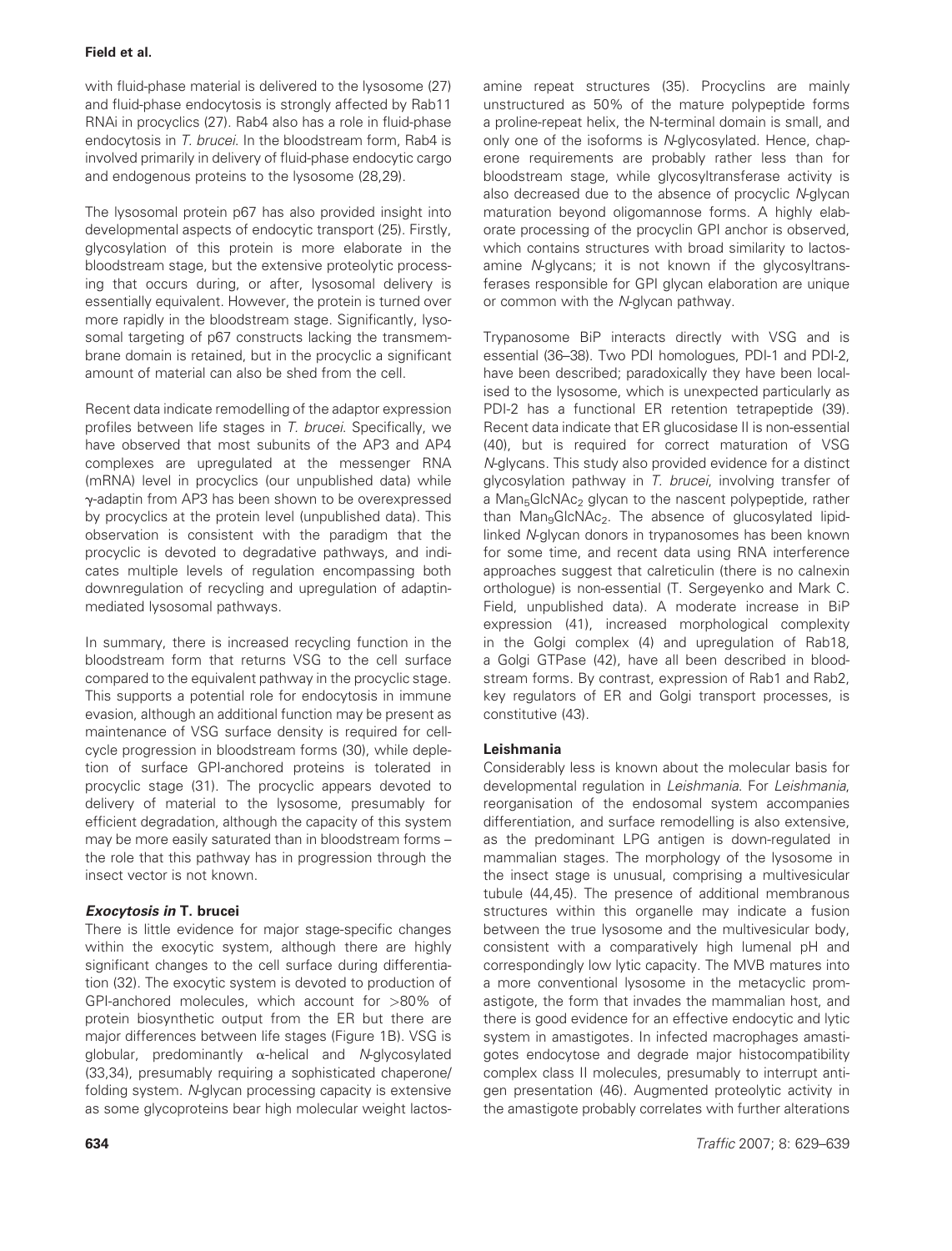to lysosomal morphology and appearance of multivesicular megasomes (47). Interestingly, there is no change in Rab7 expression through the life cycle, suggesting that modulation of lysosomal activity resides elsewhere (48). Further, both clathrin and AP1 are constitutively expressed, indicating that early endocytosis is unlikely to exhibit any great degree of developmental regulation (49). Quantitative reverse transcriptase–polymerase chain reaction (qRT-PCR) analysis of the Leishmania Qa SNAREs indicates potential developmental regulation of these factors, and by inference the pathways they mediate (17) but assignment of specific Leishmania SNAREs to specific steps has not been achieved.

An active endocytic sorting system and autophagy appear required for differentiation from the promastigote to the infective metacyclic (50). This has been shown through increased expression of the autophagy marker Atg8 during differentiation, deficient differentiation in Atg4 mutants and defective differentiation and endosome sorting in overexpressors of a mutant form of Vps4. A major consequence of compromised differentiation is reduced infectivity and survival of the parasites in macrophages. Autophagy is also implicated as required for differentiation from the metacyclic to the amastigote within macrophages, again through tracking the autophagy marker Atg8 (51). Further, two cysteine peptidases (CP-A and CP-B) are important for autophagy in L. major, as either inhibition or gene deletion prevents autophagosome degradation and thus proper differentiation of the cells and reduced virulence. A coherent analysis of the intracellular trafficking pathways in Leishmania is still required, and the very many biological differences between Leishmania species add an additional level of complexity that awaits resolution.

#### Evidence for lack of transcriptional control

In kinetoplastids, regulation of gene expression is mostly post-transcriptional through mRNA stability (52–54). Recent data from our laboratory indicate absence of transcriptional flexibility in trypanosome cells dealing with artificially elevated gene expression. Trypanosoma brucei overexpressing Rab5A or Rab5B displays increased endocytosis (22) and a concomitant increase in clathrin (our unpublished data). However, transcriptome analysis with microarray and qRT-PCR shows no significant variation in steady-state mRNA levels for clathrin or for any other of 700 genes with a possible role in endocytosis, suggesting that trypanosomes may have rather limited capacity to respond to altered circumstances via control of gene expression (our unpublished data).

## GPI-Dependent Trafficking

GPI addition is essential for ER exit and surface transport of most GPI-anchored proteins (55), but in trypanosomes

#### Intracellular Trafficking in Trypanosomatids

an additional feature of GPI addition has been uncovered. Comparison between secretion kinetics of the same ectodomain bearing either a GPI or no membrane attachment (soluble) suggests that the GPI acts to increase the rate of secretion in T. brucei (36,37,56). The number of GPI anchors per protein complex may also influence the ultimate fate of membrane proteins. Specifically, VSG, a dimer, has two GPI anchors and is efficiently excluded from lysosomal degradation and recycled. By contrast, the trypanosome transferrin receptor has one GPI anchor and is quickly degraded during multiple rounds of recycling (57). VSG lacking a GPI addition signal is extremely rapidly delivered to the lysosome and degraded (56). How the presence of the GPI anchor affects trafficking and ultimate fate is not clear, but may suggest a role for membrane microdomains in recognition of trypanosome membrane proteins.

## Immune Evasion

The abundance of VSG in T. brucei immediately suggests a model whereby the VSG monolayer acts as a barrier against antibody recognition of invariant surface determinants, but this paradigm neglects both the dynamic nature of biological membranes and the presence of comparatively high abundance invariant surface glycoproteins of equal or greater molecular mass than VSG (58). Anti-VSG immunoglobulin bound to the surface of living parasites in in vitro cultures is rapidly internalised, degraded and recycled (20–22), and this mechanism was recently found to extend to invariant surface glycoproteins (59). Internalisation of immune complexes may afford trypanosomes additional protection from antibody-dependent destruction beyond antigenic variation.

Detailed examinations of the expression of endocytic system markers, clathrin and Rab11, in different life stages of T. brucei, reveals rapid down-regulation of endocytic activity within 24 h of entering the insect host which remains low throughout subsequent development within the midgut and proventriculus, indicating that endocytosis is probably not involved in combating insect defence mechanisms or in remodelling the parasite surface. Increased endocytosis is observed in metacyclic forms in the insect salivary glands where trypanosomes preadapt to the mammalian host by re-expression of VSG and alteration of metabolic systems, consistent with a specific role in survival in the mammalian host (Natesan, Peacock, Matthews, Gibson and Field, submitted, 60,61).

Spectacular advances in understanding the host range of African trypanosomes have been made in recent years, and clearly this process involves the endocytic system (62). In humans and some other higher primates, a trypanosome lytic factor (TLF) has been described, which is absent from cattle and most other mammals. This material is taken into the cell and is delivered to the lysosome where it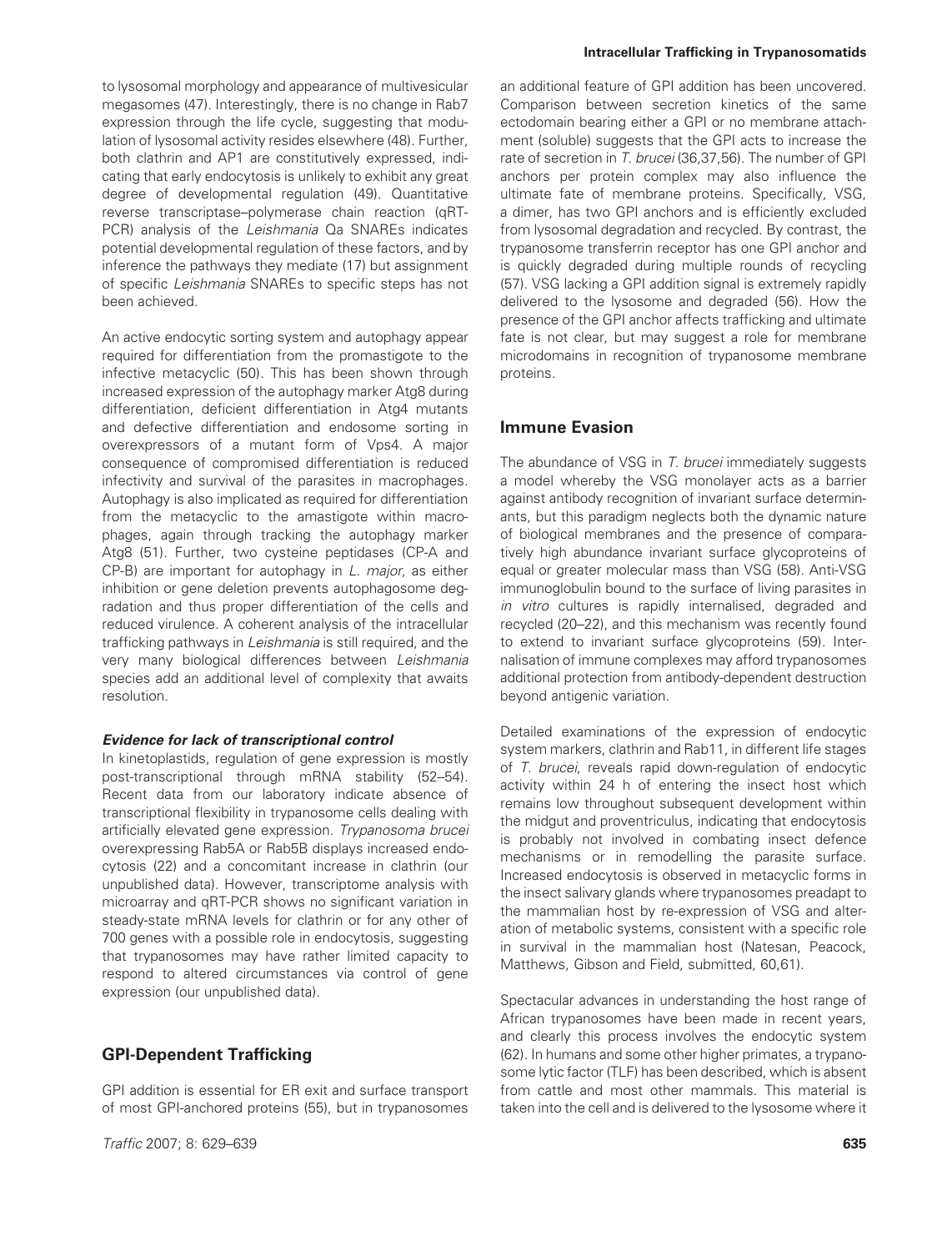appears to produce pores in the lysosome membrane, leading to swelling of the cells and ultimately rupture (63, Pays). The precise identity of the lytic factor in TLF remained controversial for some time, but clearly requires Apo LI, which is probably the major lytic factor (64,65). However, human infective subspecies of T. brucei express the serum resistance-associated gene, or SRA (66). Recent work demonstrates that SRA is present within the endosomal system of T. brucei, binds to TLF and in some manner inactivates it preventing lysosomal rupture (62). The co-evolution of SRA and TLF, together with the role of trafficking in resistance to innate immunity, is an intriguing example of the utilisation of the endocytic pathway for new functions.

## Golgi replication

The Golgi apparatus is a highly dynamic organelle that forms the core of the eukaryotic secretory system. Golgi replication occurs in a coordinated manner with the cell cycle, but the complexity of the structure has made it difficult to fully explain the mode of inheritance. Two principal models for Golgi replication are de novo synthesis and template-directed synthesis. In the former, the new Golgi complex is created independently of the old, in the latter it appears as an extension of the old Golgi, followed by partitioning. It appears that different organisms have evolved distinct modes of Golgi replication. In T. brucei, the structure of the Golgi apparatus is simpler than in many systems, being composed of a single stack of cisternae, making it an appealing model for study of Golgi biogenesis. The Golgi reassembly-stacking protein (GRASP) repertoire is simpler as there is only a single paralogue for GRASP55/ 65 in the genome. In addition, the trypanosome Golgi complex undergoes duplication at a very early point in the cell division process, followed by relocation in a manner that is coupled to migration of the kinetoplast (4).

An elegant live cell-imaging approach used a green fluorescent protein (GFP) fusion of trypanosome GRASP to follow replication of the organelle in detail. These data suggest that the new Golgi appears de novo in close association with the new ER export site and has an independent identity next to the old Golgi (67). On the other hand, photobleaching experiments using the Golgiresident enzyme N-acetylglucosamine transferase B as a probe suggested that the old Golgi also played an important role in synthesis of the new copy by supplying at least some components to the new structure. These findings indicate that the mechanism of Golgi biogenesis in T. brucei could be explained by a combination of the two pre-existing models whereby de novo synthesis of the new Golgi would be dependent on traffic of components from the old Golgi and supply of material from the new ER export site. Video imaging following different Golgi markers showed that assembly of the new Golgi proceeds in an ordered fashion. Resident enzymes and certain components of the Golgi matrix are supplied first

to the new Golgi, whereas those elements that are involved in traffic and sorting of cargo are provided at a later stage (68).

From an evolutionary point of view, T. brucei is also of interest as Golgi duplication occurs prior to the onset of mitosis, contrary to mammals, suggesting that the signals that orchestrate replication are different from those in higher eukaryotes. Recently, a T. brucei orthologue of phosphatidylinositol 3-kinase, TbVps34, was implicated in segregation of the Golgi apparatus during cell division, a requirement not observed so far in other systems (69). In a further study, TbCentrin2, one of four centrins in T. brucei, has been found to define a bilobed structure not previously reported in any other system. This structure is located near the Golgi apparatus and appears to dictate the position of assembly of the new Golgi and new ER export site (70).

## Sorting signals for transmembrane proteins

Characterisation of transmembrane domain protein sorting signals is not well advanced in trypanosomes, but three examples suggest that the basic system is similar to higher eukaryotes. Evidence for tyrosine- and dileucine-based sorting signals comes from a *Leishmania* acid phosphatase, where the C-terminal cytosolic region appears to contain such sequences, including a C-terminal IIV motif for endocytosis (Weise et al., 2005). Additional evidence for the presence of dileucine signals comes from mutagenesis of the lysosomal protein, p67, in T. brucei – this type I transmembrane protein contains a classical dileucine signal embedded within a short cytoplasmic domain; mutation of these residues to AA compromises lysosomal targeting (Allen, Liao, Chung and Field, unpublished data). A lysine-based endocytosis signal has been identified within the conserved cytoplasmic region of  $\text{ISG}_{65}$  (59), and recent data indicate that these residues are acceptors for the covalent attachment of ubiquitin, implicating ubiquitination as an endocytic signal in trypanosomes (W. Chung and Mark C. Field, unpublished data). Overall, a remarkable degree of conservation of sorting signals and mechanisms between trypanosomes and higher eukaryotes is observed.

In an interesting study, Qiao et al. investigated the trafficking of CRAM a type I transmembrane highly repetitive protein that localises to the flagellar pocket, and which may be a lipoprotein receptor (72). Using an alanine insertion strategy for the cytoplasmic domain, these authors demonstrated effects on both ER exit and endocytosis; disruption mapped to distinct regions of the cytoplasmic tail for exocytosis and endocytosis. This approach is rather unusual in that the effect of insertion rather than substitution alters spacing rather than the identity of residues, but does confirm the presence of trafficking signals in the short cytoplasmic domain of CRAM. These authors also provided in vitro evidence for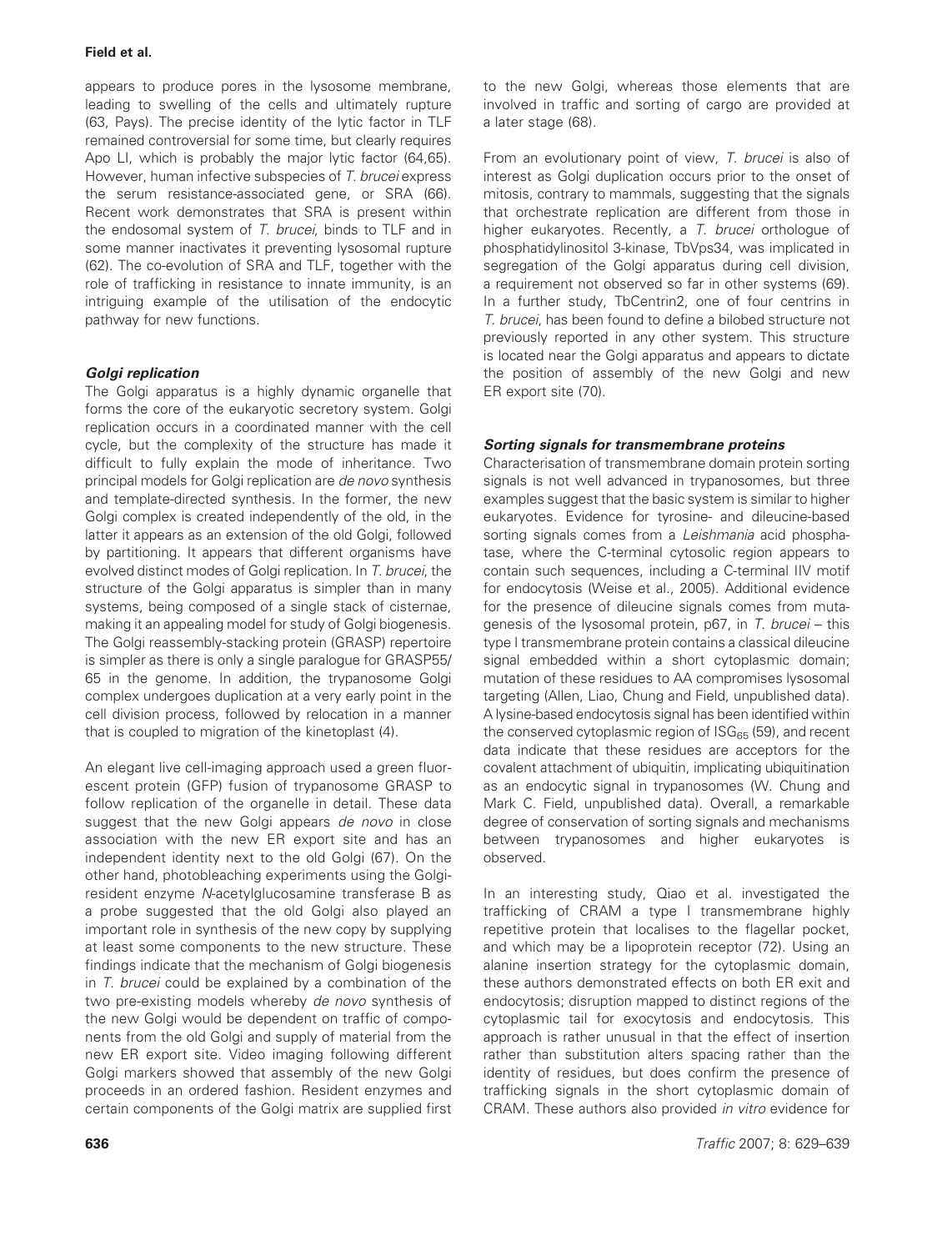interaction with TbAP1 via the m1 subunit, suggesting the involvement of adaptins.

#### An evolutionary aside

Endocytosis and the evolution of membrane-bound organelles represented a key evolutionary advance for the eukaryotes (73). The early divergence of trypanosomes from mammals, yeast and higher plants provides an excellent model for studying common factors among all eukaryotes (44,75). Earlier views of eukaryote evolution considered the trypanosomes as primitive forms close to the root (76); hence understanding the configuration of the trypanosome endomembrane system was expected to contribute to models of the origins of these systems. Recent work has indicated that contrary to earlier paradigms, the last common eukaryotic ancestor (LCEA) possessed a complex system, with a fully differentiated endocytic and exocytic system that included Rab subfamilies, SNARE and SM proteins, vesicle coatomers and tethering complexes (15,16,74,77). This sophisticated architecture is at odds with molecular phylogenies that can be constructed for many components of the vesicle trafficking system where the most obvious conclusion would be for expansion in complexity following sequential gene duplication events. The apparent contradiction can be resolved by recognising that a short period of rapid innovation followed by lineage expansion appears to have accompanied emergence of the LCEA, resulting in the complete loss of forms retaining transitional architectures (74). Therefore, examination of divergent systems, including trypanosomes, is unlikely to directly contribute to understanding evolutionary origins in the sense of being primitive systems. However, studies have demonstrated the range of strategies that eukaryotes exploit, and indicate that information from highly distal systems will be illuminating in a general context, as well as being essential for understanding specific taxa. With  $\sim$ 40% of the trypanosome gene complement lacking homology to sequences outside of the kinetoplastida (10), it is likely that considerable novel biology resides within trypanosomes.

## Acknowledgments

Trypanosome work in our laboratory is supported by program and project grants from the Wellcome Trust and an Initiative grant from the Sandler Foundation. We thank Joel B. Dacks (Cambridge) for discussions on evolution of the intracellular trafficking system, members of the Field laboratory for their contributions to these studies, including William Chung, Amanda O'Reilly and especially Belinda Hall (London) for her work on TbVps34. We apologise to many authors whose excellent work in this field we have not cited or discussed due to space limitations.

## References

1. Field MC, Carrington M. Intracellular membrane transport systems in Trypanosoma brucei. Traffic 2004;5:905–913.

- 2. Duszenko M, Ivanov IE, Ferguson MA, Plesken H, Cross GA. Intracellular transport of a variant surface glycoprotein in Trypanosoma brucei. J Cell Biol 1988;106:77–86.
- 3. Morgan GW, Allen CL, Jeffries TR, Hollinshead M, Field MC. Developmental and morphological regulation of clathrin-mediated endocytosis in Trypanosoma brucei. J Cell Sci 2001;114:2605-2615.
- 4. Field H, Sherwin T, Smith AC, Gull K, Field MC. Cell-cycle and developmental regulation of TbRAB31 localisation, a GTP-locked Rab protein from Trypanosoma brucei. Mol Biochem Parasitol 2000;106:21–35.
- 5. Grunfelder CG, Engstler M, Weise F, Schwarz H, Stierhof YD, Morgan GW, Field MC, Overath P. Endocytosis of a glycosylphosphatidylinositol-anchored protein via clathrin-coated vesicles, sorting by default in endosomes, and exocytosis via RAB11-positive carriers. Mol Biol Cell 2003;14:2029–2040.
- 6. Barry JD, Marcello L, Morrison LJ, Read AF, Lythgoe K, Jones N, Carrington M, Blandin G, Bohme U, Caler E, Hertz-Fowler C, Renauld H, El-Sayed N, Berriman M. What the genome sequence is revealing about trypanosome antigenic variation. Biochem Soc Trans 2005;33: 986–989.
- 7. Haenni S, Renggli CK, Fragoso CM, Oberle M, Roditi I. The procyclinassociated genes of Trypanosoma brucei are not essential for cyclical transmission by tsetse. Mol Biochem Parasitol 2006;150:144–156.
- 8. Ferguson MA. The structure, biosynthesis and functions of glycosylphosphatidylinositol anchors, and the contributions of trypanosome research. J Cell Sci 1999;112:2799–2809.
- 9. Seyfang A, Mecke D, Duszenko M. Degradation, recycling, and shedding of Trypanosoma brucei variant surface glycoprotein. J Protozool 1990;37:546–552.
- 10. Berriman M, Ghedin E, Hertz-Fowler C, Blandin G, Renauld H, Bartholomeu DC, Lennard NJ, Caler E, Hamlin NE, Haas B, Bohme U, Hannick L, Aslett MA, Shallom J, Marcello L et al. The genome of the African trypanosome Trypanosoma brucei. Science 2005;309:416–422.
- 11. Allen CL, Goulding D, Field MC. Clathrin-mediated endocytosis is essential in Trypanosoma brucei. EMBO J 2003;22:4991–5002.
- 12. Morgan GW, Goulding D, Field MC. The single dynamin-like protein of Trypanosoma brucei regulates mitochondrial division and is not required for endocytosis. J Biol Chem 2004;279:10692–10701.
- 13. Kirkham M, Parton RG. Clathrin-independent endocytosis: new insights into caveolae and non-caveolar lipid raft carriers. Biochim Biophys Acta 2005;1745:273–286.
- 14. Chanez AL, Hehl AB, Engstler M, Schneider A. Ablation of the single dynamin of T. brucei blocks mitochondrial fission and endocytosis and leads to a precise cytokinesis arrest. J Cell Sci 2006;119:2968–2974.
- 15. Field MC, Gabernet-Castello C, Dacks JB. Reconstructing the evolution of the endocytic system: insights from genomics and molecular cell biology. In: Jékely G, editor. Origins and Evolution of Eukaryotic Endomembranes and Cytoskeleton. Eurekah/Landes Bioscience Press; Austin, TX 2007; 84–96.
- 16. Koumandou VL, Dacks JB, Field MC. Origins of control systems for vesicle fusion; evolution of tethering complexes and SM proteins. BMC Evol Biol 2007;7:29.
- 17. Besteiro S, Coombs GH, Mottram JC. The SNARE protein family of Leishmania major. BMC Genomics 2006;7:250.
- 18. Engstler M, Bangs JD, Field MC. Intracellular transport systems in trypanosomes: function, evolution and virulence. In: Barry JD, Mottram J, McCulloch R, Acosta-Serrano A, editors. Trypanosomes – after the genome. Horizon Press; Nowich, UK 2007; 277–313.
- 19. Barry JD, McCulloch R. Antigenic variation in trypanosomes: enhanced phenotypic variation in a eukaryotic parasite. Adv Parasitol 2001;49:1–70.
- 20. Barry JD. Capping of variable antigen on Trypanosoma brucei, and its immunological and biological significance. J Cell Sci 1979;37:287–302.
- 21. O'Beirne C, Lowry CM, Voorheis HP. Both IgM and IgG anti-VSG antibodies initiate a cycle of aggregation-disaggregation of bloodstream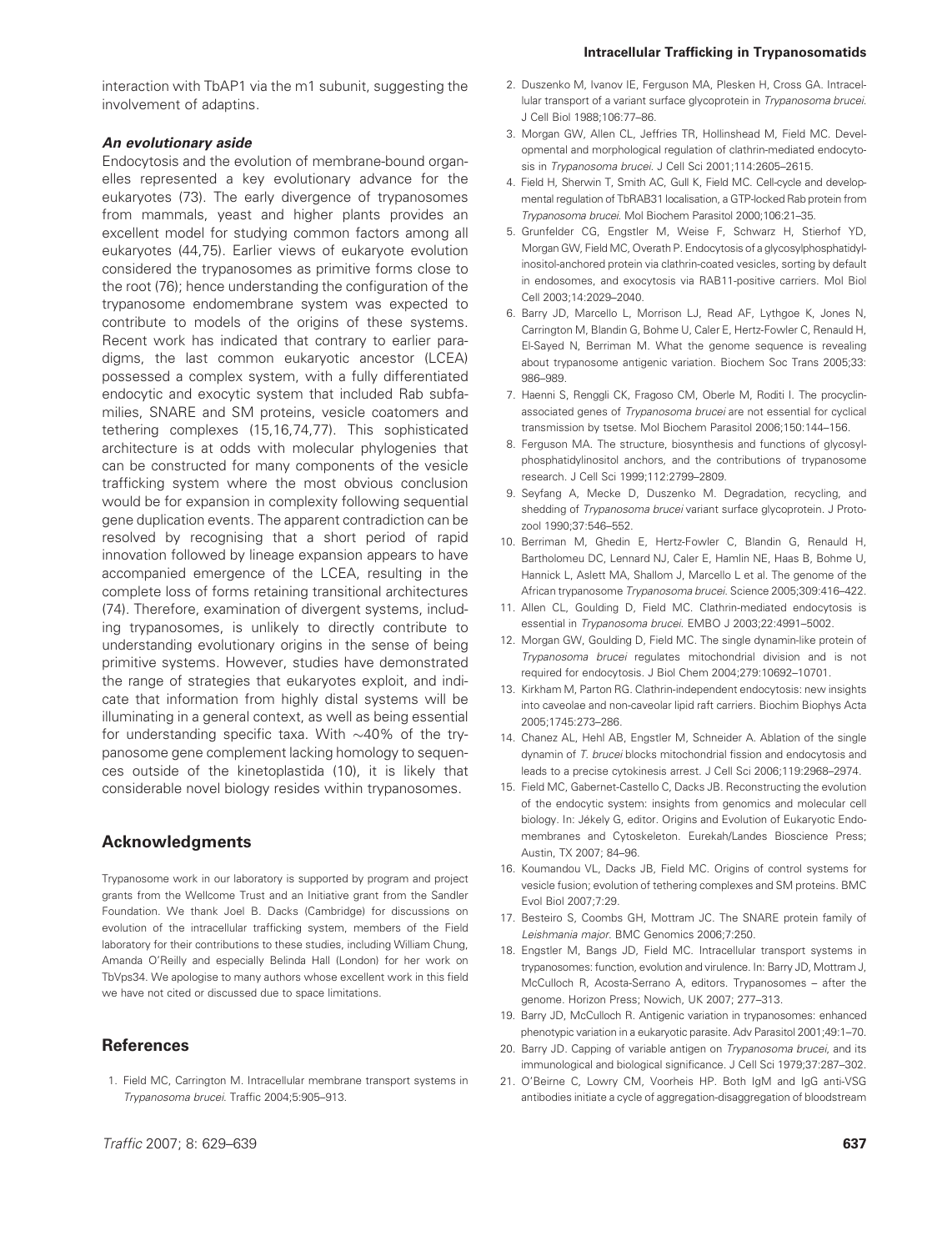forms of Trypanosoma brucei without damage to the parasite. Mol Biochem Parasitol 1998;91:165–193.

- 22. Pal A, Hall BS, Jeffries TR, Field MC. Rab5 and Rab11 mediate transferrin and anti-variant surface glycoprotein antibody recycling in Trypanosoma brucei. Biochem J 2003;374:443–451.
- 23. Jeffries TR, Morgan GW, Field MC. A developmentally regulated rab11 homologue in Trypanosoma brucei is involved in recycling processes. J Cell Sci 2001;114:2617–2626.
- 24. Hall BS, Allen CL, Goulding D, Field MC. Both of the Rab5 subfamily small GTPases of Trypanosoma brucei are essential and required for endocytosis. Mol Biochem Parasitol 2004;138:67–77.
- 25. Alexander DL, Schwartz KJ, Balber AE, Bangs JD. Developmentally regulated trafficking of the lysosomal membrane protein p67 in Trypanosoma brucei. J Cell Sci 2002;115:3253–3263.
- 26. Engstler M, Thilo L, Weise F, Grunfelder CG, Schwarz H, Boshart M, Overath P. Kinetics of endocytosis and recycling of the GPI-anchored variant surface glycoprotein in Trypanosoma brucei. J Cell Sci 2004;117:1105–1115.
- 27. Hall BS, Smith E, Langer W, Jacobs LA, Goulding D, Field MC. Developmental variation in Rab11-dependent trafficking in Trypanosoma brucei. Eukaryot Cell 2005;4:971–980.
- 28. Hall BS, Pal A, Goulding D, Field MC. Rab4 is an essential regulator of lysosomal trafficking in trypanosomes. J Biol Chem 2004;279: 45047–45056.
- 29. Hall BS, Pal A, Goulding D, Acosta-Serrano A, Field MC. Trypanosoma brucei: TbRAB4 regulates membrane recycling and expression of surface proteins in procyclic forms. Exp Parasitol 2005;111:160–171
- 30. Sheader K, Vaughan S, Minchin J, Hughes K, Gull K, Rudenko G. Variant surface glycoprotein RNA interference triggers a precytokinesis cell cycle arrest in African trypanosomes. Proc Natl Acad Sci U S A 2005; 102:8716–8721.
- 31. Lillico S, Field MC, Blundell P, Coombs GH, Mottram JC. Essential roles for GPI-anchored proteins in African trypanosomes revealed using mutants deficient in GPI8. Mol Biol Cell 2003;14:1182–1194.
- 32. Roditi I, Schwarz H, Pearson TW, Beecroft RP, Liu MK, Richardson JP, Buhring HJ, Pleiss J, Bulow R, Williams RO, Overath P. Procyclin gene expression and loss of the variant surface glycoprotein during differentiation of Trypanosoma brucei. J Cell Biol 1989;108:737–746.
- 33. Blum ML, Down JA, Gurnett AM, Carrington M, Turner MJ, Wiley DC. A structural motif in the variant surface glycoproteins of Trypanosoma brucei. Nature 1993;362:603–609.
- 34. Mehlert A, Bond CS, Ferguson MA. The glycoforms of a Trypanosoma brucei variant surface glycoprotein and molecular modeling of a glycosylated surface coat. Glycobiology 2002;12:607–612.
- 35. Atrih A, Richardson JM, Prescott AR, Ferguson MA. Trypanosoma brucei glycoproteins contain novel giant poly-N-acetyllactosamine carbohydrate chains. J Biol Chem 2005;280:865–871.
- 36. Bangs JD, Brouch EM, Ransom DM, Roggy JL. A soluble secretory reporter system in Trypanosoma brucei. Studies on endoplasmic reticulum targeting. J Biol Chem 1996;271:18387–18393.
- 37. McDowell MA, Ransom DM, Bangs JD. Glycosylphosphatidylinositoldependent secretory transport in Trypanosoma brucei. Biochem J 1998;335:681–689.
- 38. Subramaniam C, Veazey P, Redmond S, Hayes-Sinclair J, Chambers E, Carrington M, Gull K, Matthews K, Horn D, Field MC. Chromosomewide analysis of gene function by RNA interference in the African trypanosome. Eukaryot Cell 2006;5:1539–1549.
- 39. Rubotham J, Woods K, Garcia-Salcedo JA, Pays E, Nolan DP. Characterization of two protein disulfide isomerases from the endocytic pathway of bloodstream forms of Trypanosoma brucei. J Biol Chem 2005;280:10410–10418.
- 40. Jones DC, Mehlert A, Guther ML, Ferguson MA. Deletion of the glucosidase II gene in *Trypanosoma brucei* reveals novel N-glycosyla-

tion mechanisms in the biosynthesis of variant surface glycoprotein. J Biol Chem 2005;280:35929–35942.

- 41. Bangs JD, Uyetake L, Brickman MJ, Balber AE, Boothroyd JC. Molecular cloning and cellular localization of a BiP homologue in Trypanosoma brucei. Divergent ER retention signals in a lower eukaryote. J Cell Sci 1993;105:1101–1113.
- 42. Jeffries TR, Morgan GW, Field MC. TbRAB18, a developmentally regulated Golgi GTPase from Trypanosoma brucei. Mol Biochem Parasitol 2002;121:63–74.
- 43. Dhir V, Goulding D, Field MC. TbRAB1 and TbRAB2 mediate trafficking through the early secretory pathway of Trypanosoma brucei. Mol Biochem Parasitol 2004;137:253–265.
- 44. Mullin KA, Foth BJ, Ilgoutz SC, Callaghan JM, Zawadzki JL, McFadden GI, McConville MJ. Regulated degradation of an endoplasmic reticulum membrane protein in a tubular lysosome in Leishmania mexicana. Mol Biol Cell 2001;12:2364–2377.
- 45. Ghedin E, Debrabant A, Engel JC, Dwyer DM. Secretory and endocytic pathways converge in a dynamic endosomal system in a primitive protozoan. Traffic 2001;2:175–188.
- 46. Antoine JC, Lang T, Prina E, Courret N, Hellio R. H-2M molecules, like MHC class II molecules, are targeted to parasitophorous vacuoles of Leishmania-infected macrophages and internalized by amastigotes of L. amazonensis and L. mexicana. J Cell Sci 1999;112: 2559–2570.
- 47. Courret N, Frehel C, Prina E, Lang T, Antoine JC. Kinetics of the intracellular differentiation of Leishmania amazonensis and internalization of host MHC molecules by the intermediate parasite stages. Parasitology 2001;122:263–279.
- 48. Denny PW, Lewis S, Tempero JE, Goulding D, Ivens AC, Field MC, Smith DF. Leishmania RAB7: characterisation of terminal endocytic stages in an intracellular parasite. Mol Biochem Parasitol 2002;123:105–113.
- 49. Denny PW, Morgan GW, Field MC, Smith DF. Leishmania major: clathrin and adaptin complexes of an intra-cellular parasite. Exp Parasitol 2005;109:33–37.
- 50. Besteiro S, Williams RA, Morrison LS, Coombs GH, Mottram JC. Endosome sorting and autophagy are essential for differentiation and virulence of Leishmania major. J Biol Chem 2006;281:11384–11396.
- 51. Williams RA, Tetley L, Mottram JC, Coombs GH. Cysteine peptidases CPA and CPB are vital for autophagy and differentiation in Leishmania mexicana. Mol Microbiol 2006;61:655–674.
- 52. Clayton CE. Life without transcriptional control? From fly to man and back again. EMBO J 2002;21:1881–1888.
- 53. Brems S, Guilbride DL, Gundlesdodjir-Planck D, Busold C, Luu VD, Schanne M, Hoheisel J, Clayton C. The transcriptomes of Trypanosoma brucei Lister 427 and TREU927 bloodstream and procyclic trypomastigotes. Mol Biochem Parasitol 2005;139:163–172.
- 54. Holzer TR, McMaster WR, Forney JD. Expression profiling by wholegenome interspecies microarray hybridization reveals differential gene expression in procyclic promastigotes, lesion-derived amastigotes, and axenic amastigotes in Leishmania mexicana. Mol Biochem Parasitol 2006;146:198–218.
- 55. Field MC, Moran P, Li W, Keller GA, Caras IW. Retention and degradation of proteins containing an uncleaved glycosylphosphatidylinositol signal. J Biol Chem 1994;269:10830–10837.
- 56. Triggs VP, Bangs JD. Glycosylphosphatidylinositol-dependent protein trafficking in bloodstream stage Trypanosoma brucei. Eukaryot Cell 2003;2:76–83.
- 57. Schwartz KJ, Peck RF, Tazeh NN, Bangs JD. GPI valence and the fate of secretory membrane proteins in African trypanosomes. J Cell Sci 2005;118:5499–5511.
- 58. Ziegelbauer K, Multhaup G, Overath P. Molecular characterization of two invariant surface glyocproteins specific for the bloodstream stage of Trypansoma brucei. J Biol Chem 1992;267:10797–10803.